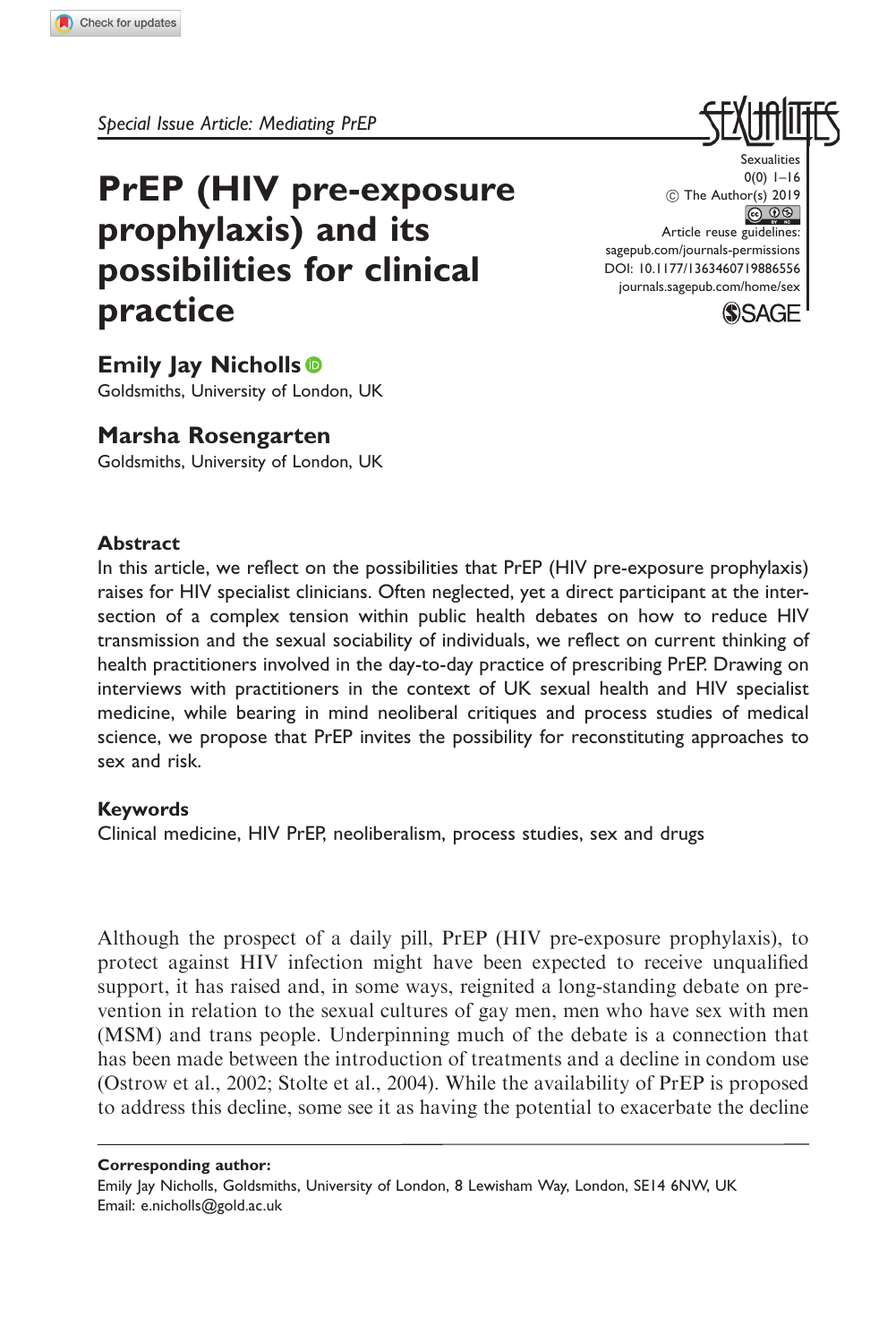amongst others who are neither on PrEP nor taking HIV treatment (which can also prevent HIV transmission), with the paradoxical consequence of not less but sustained or, even, increased HIV infection rates. Psychological phrases such as 'risk disinhibition' or 'risk compensation' drawn from a theory that 'predicts that people are more likely to participate in risky practices with the advent of biomedical disease-prevention strategies' are often used to explain this concern with PrEP (Grant et al., 2014: 820. See also Blumenthal and Haubrich, 2014; Cassell et al., 2006; Holt and Murphy, 2017; Underhill, 2013).

However, while there may be some ground for concern, including a rise in other sexually transmitted infections (STIs), insofar as the theory is underpinned by the neoliberal presupposition that individuals should and can be responsible for their health but, in practice, are *unlikely to be so* (Greco, 2017: 112), it can be argued that this theory eclipses much of what has contributed to existing modes of HIV prevention. The embracing of notions of 'self' and 'community responsibility' have been at the forefront of highly successful prevention efforts by gay self-identified men and MSM (Kippax and Race, 2003; Watney, 1990). Indeed, it would seem that the anticipation of 'risk disinhibition' or 'risk compensation' piggybacks on how condom use has become a norm for determining responsible conduct (Adam, 2005; Thomann, 2018).

Not surprisingly, a series of arguments have been mounted to broaden the response to PrEP and, specifically, to redress what amounts to a neglect of the complex possibilities posed by PrEP in relation to sex, HIV and other STIs. Much of the focus on the decline in condom use tends to overlook substantive social research that shows inventive strategies may be employed by gay men and MSM to avoid HIV exposure (Kippax and Race, 2003; Parsons et al., 2005; Rosengarten,  $2009$ ) while conflating the avoidance of STIs with condom use.<sup>1</sup> It also neglects what Holt (2015:436) discusses concerning the honesty that gay men have shown in providing detailed articulation of the limitations of their current practices including, in some cases, acknowledgment that they are likely to continue having sex without condoms. On the basis of Holt's (2015:436) observations, it would seem there may be constructive work to be developed with the evident degrees and modes of trust that are involved in sexual practices as well as those that happen in relation to research and, more particularly, in clinical encounters where STIs may be addressed.

In concert with efforts to broaden the approach to PrEP (Michael and Rosengarten, 2013; Race, 2015; Thomann, 2018), Judith Auerbach and Trevor Hoppe (2015), focus on what they see as an overly determined and moral focus on risk. As they phrase this, 'the potential for PrEP to confer a new level of agency, control and pleasure in sexual relations, in combination with the fears of ''risk compensation,''' does little more than fuel 'a new sexual moralism, particularly within gay communities' (2015: 2). These authors acknowledge that responsibility for the transmission of HIV may well intensify the shift from a community and couple-focused response seen with the introduction of antiretroviral treatments, placing a more individualized onus on those who are HIV-negative. That is to say, it may have consequences for HIV transmission. But they also suggest that it may have other consequences, and that by reducing the fear of HIV and/or the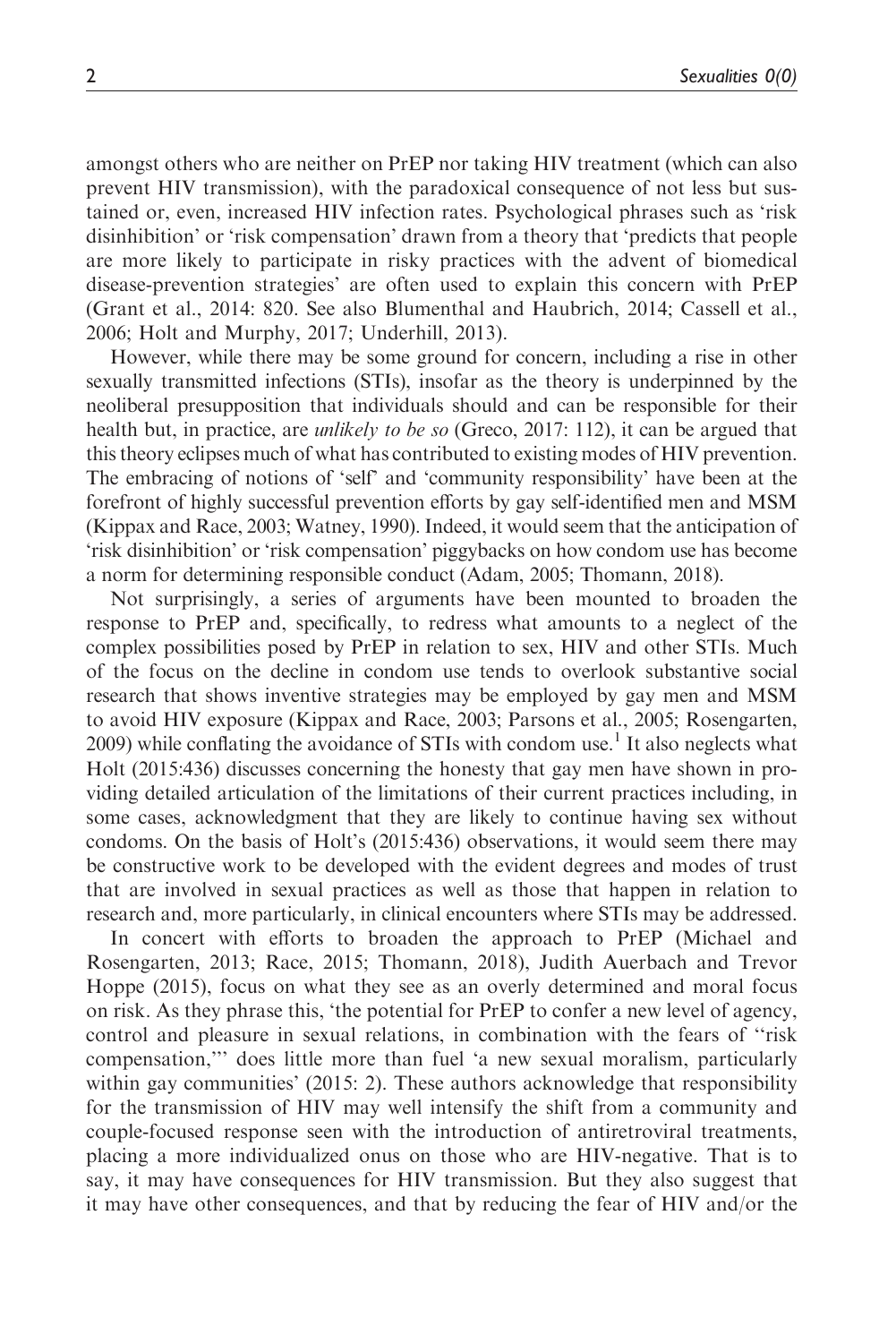need for condoms that can mediate sexual pleasure, new styles of negotiation may emerge. Indeed, as Newman et al. (2018) found in their research with policy and clinical stakeholders in PrEP's futurity, not only is there an imagining of whom PrEP will be suited for, but a diversity in this thinking that cautions against deciding in advance who and how these populations may emerge and thus, we add, may continue to change.

Nevertheless, although it is apparent that there is a need for new thinking on HIV prevention and underscored by the complex challenges and possibilities raised in response to PrEP and in relation to gay men and MSM, as is the focus already mentioned, it is conceived largely in the abstract. With some exceptions (Arnold et al., 2012; Koester et al., 2017; Newman et al., 2018; Race, 2015) most research studies have been conducted on the acceptability, awareness of, or barriers to PrEP uptake, prior to any actual or substantive experience of its use by sexual actors at the centre of the debate or with those involved in prescribing it (see for example Frankis et al., 2016; Witzel et al., 2018; Young et al., 2014). Bearing in mind the contours of the debate and the need to extend the repertoire of factors that may affect what PrEP becomes for its users, in this article we discuss what some health practitioners have made of it in practice.

In what follows, we reflect on findings from a an interview-based study ( $n = 7$ ) that we undertook with health practitioners actively involved in prescribing PrEP.<sup>2</sup> Our intention in conducting the study with what may be considered a small number of participants was to learn from the direct experiences of practitioners actively involved in negotiating the sorts of concerns and counter arguments set out in the foregoing paragraphs. As may be evident from the extracts included later in this article, our open-ended interview questions reflected what has been raised about the risks due to the absence of condoms, including an increase in STIs as well as HIV and, also, in relation to the practice of what is referred to in the UK as 'chemsex' or elsewhere as 'party and play', and involves recreational drugs<sup>3</sup> in situations where there may be a number of sexual partners (Bourne et al., 2015; Gilbart et al., 2013; McCall et al., 2015).<sup>4</sup> To be clear, our aim was not to generate findings that would be assumed representative of other health practitioner views. Nor was it done on the assumption that the views we gathered will necessarily remain stable. Indeed, we anticipate that as new issues and practicalities emerge in what we have already noted as a dynamic epidemic of changing sexual patterns and medical developments, so too may practices with PrEP alter amongst our health practitioners as well as may be said of PrEP users.

Our interviewees<sup>5</sup> – six doctors and one sexual health adviser<sup>6</sup> – were selected on the basis that they were working in London-based sexual health clinics involved in a trial called IMPACT, $^7$  which aims to assess the feasibility of providing PrEP through England's publicly funded National Health Service (NHS).<sup>8</sup> Outside the trial, PrEP was only available at a cost through private clinics or by purchasing generic versions. Although we anticipated that our research participants would be influenced by aspects of the current debate on PrEP, we remained curious about what they made of the various arguments for and against PrEP given their direct 'at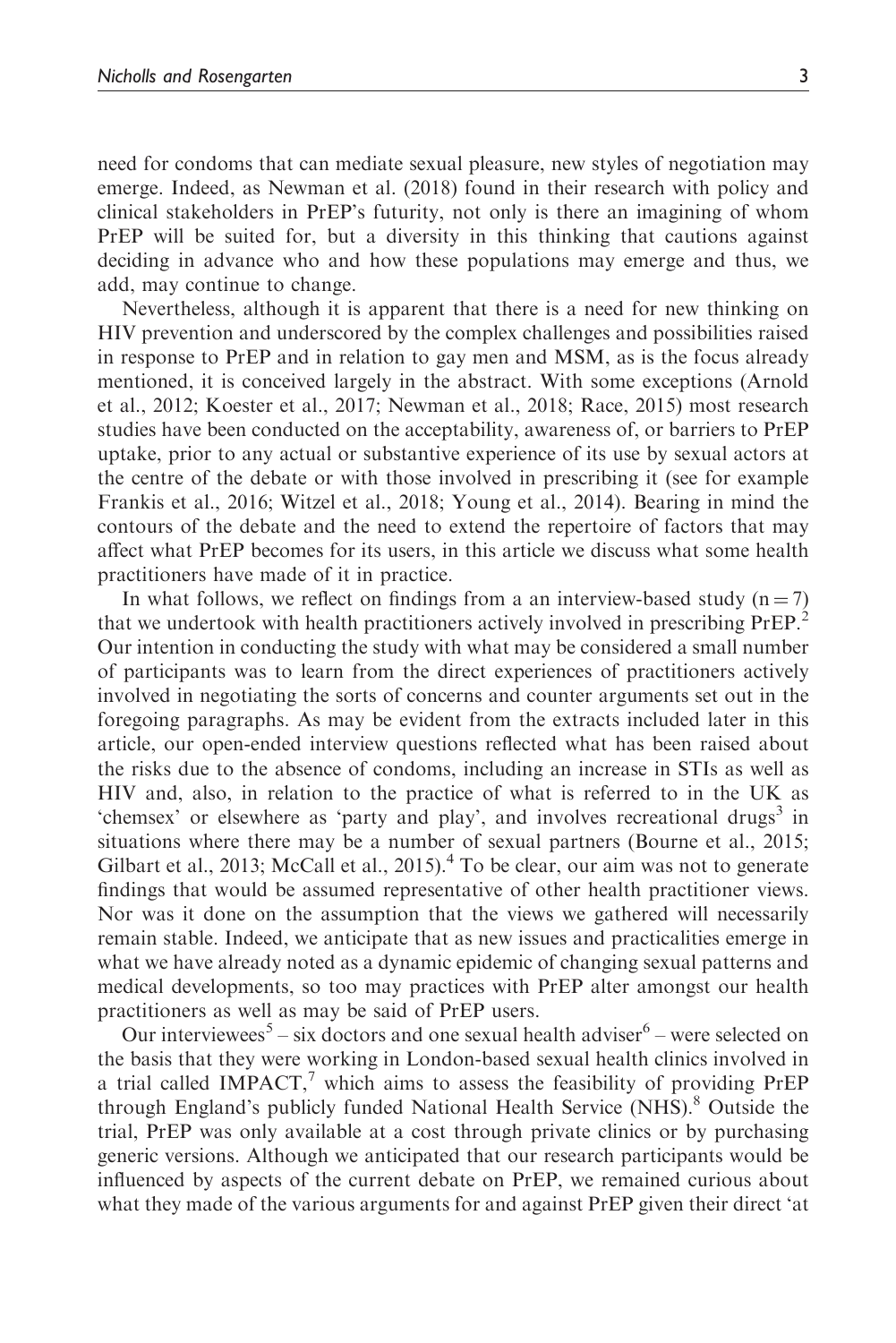the coal-face' determinations when prescribing PrEP. Although some interviewees reflected on their engagements with PrEP beyond this particular trial, for the most part, interviewees focused on their experiences of prescribing PrEP in the context of IMPACT, which is predominantly populated by gay and MSM and, as such, consistent with HIV prevalence in the UK.

## Beyond HIV prevention

Given the pervasiveness of the neoliberal tone of 'risk compensation' or 'risk disinhibition' that constitute individuals as responsible for their health and thus risk, one might assume that healthcare professionals would be likely to stress the importance of personal responsibility and rational choice in sexual decisionmaking. Indeed, in an article about drug adherence, Maskovsky (2005) notes that when doing research in a clinic in the late 1990s he would often hear clinicians comment that a patient had failed their drugs by taking them incorrectly, rather than attending to the difficulties drug regimens might pose to successful adherence. Thus, while we may have expected to find recourse to neoliberal evaluations of patients by our interviewees, what we offer here suggests that the space of the clinic can be practically attuned to the complex dynamics of sex, HIV and, notwithstanding, recreational drug use.

Resonant across our interviewees, here anonymized with the use of fictitious names, is how PrEP has been incorporated into the already established processes and concerns of the sexual health clinic. This approach occurred early on in an initial sexual risk assessment with patients, while taking account of a number of coaffecting factors pertinent to the situated risk practices and negotiations of the individual patient. For Vida, navigating these factors was made possible by a standardized protocol for gaining insight into multiple issues:

This is not just about PrEP, this is about other stuff so for example in this clinic we don't just talk about HIV prevention. You do the questionnaire with the drug use disorders identification toolkit, it's a bit like the alcohol audit, where you do a score and a score with 6 for men warrants further exploration. We do alcohol audit score, so a score of 8 or more will warrant some sort of discussion. And we do a PHQ9 and GAD7, which is the depression and anxiety questionnaire. So they fill all of that in prior to seeing the clinician so you kind of see [if] you've got an anxious depressive, that's somebody doing loads of drugs, who wants PrEP, yeah PrEP [would then be] a minority of the consultation [and] we [would] focus on the other stuff. And for people who just need PrEP they just need PrEP, a lot of people are just really well and just don't want to get HIV and that's fine. (Vida)

Insofar as the questionnaire referred to here could be argued as being a participant in shaping the clinical consultation (Michael, 2004; Race, 2012) and in a way that is according to a calculative and, thus, highly normative mode of assessment, it is not surprising that a public health concern for risk – whether HIV, drug use or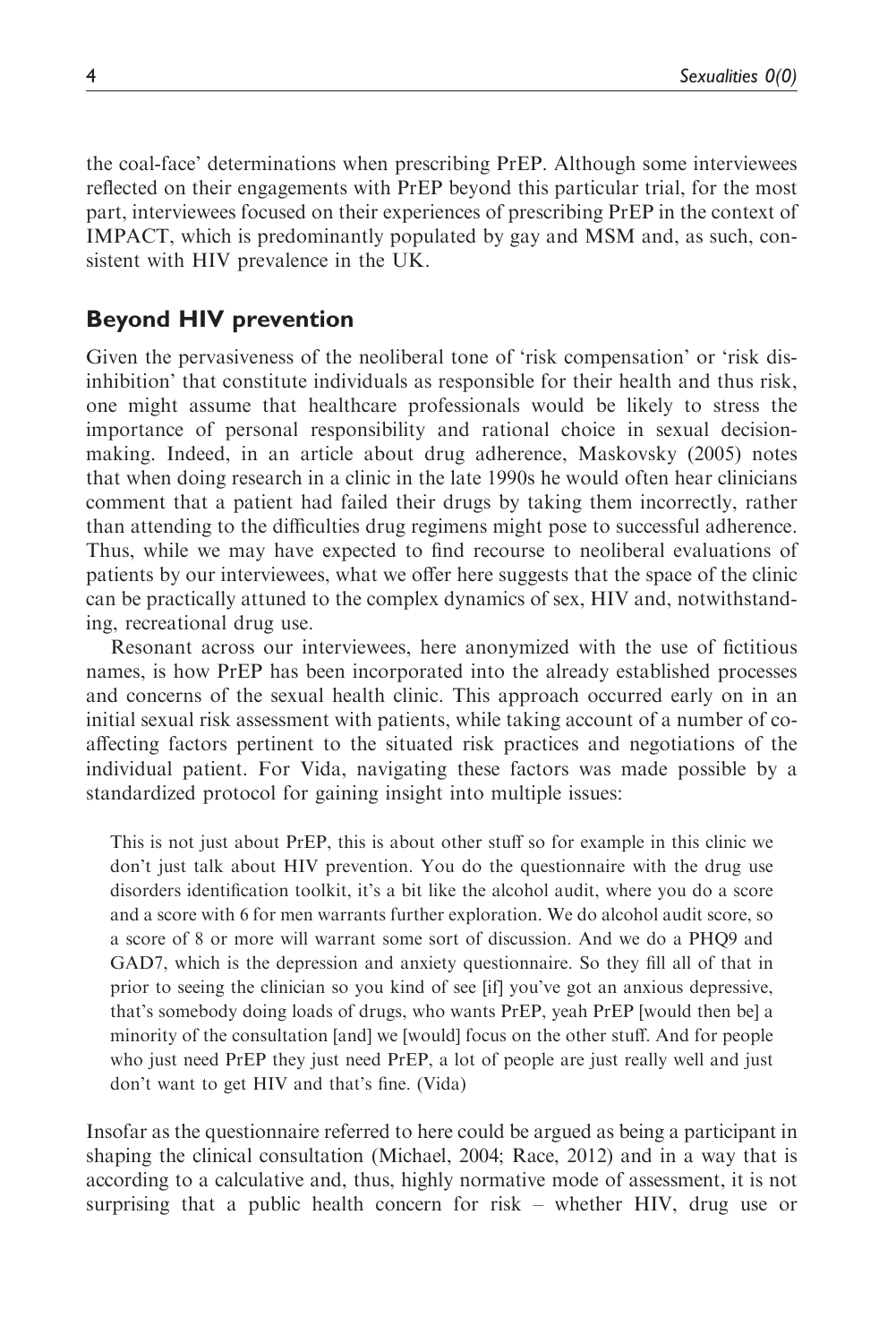depression – prevails and, in some respects, is safeguarded by standardized protocols. However, this did not mean that the risks presumed to be posed in relation to matters of the individual patient were reduced to correcting a patient's practices. While on the one hand, the protocol functioned to set the ground for the clinical encounter, on the other, it was also seen as limited as a consequence of doing so. For Cooper, the standardized approach, reliant on a scale of risk, was considered inadequate to the task of responding to the dynamic constraints of a patient's sex life.

there are various routes into the clinic but all of them would involve a sexual risk assessment, and that may be self-reported sexual behaviour or it may be clinician collected. So in our walk-in service we actually do a lot of computer assisted selfinterview stuff that people type it all onto a screen. Invariably it's not granular enough so most people would then interrogate the patient and understand a little bit more about their sexual behaviours: where they meet their partners, total number of partners, use of barrier methods or contraception [in a] heterosexual context, and then in a more traditional face to face clinical consultation that's obviously part and parcel of routine clinical practice in terms of a sexual history. (Cooper)

When asked about whether the kinds of initial discussions they had with HIV positive patients and HIV negative patients looking to access PrEP differed, all interviewees answered with a very explicit 'no'. In the next extract, William explains that they would be interested in all their patient's sexual practice and other contributing factors to it:

I like to think my advice wouldn't be different in the sense that I would assess their sexual history, how many partners they had in the past three months, and the types of sex they are having, where they are having sex, is it anonymously and so on, so is it through Grindr [online hookup application], and just try to have a chat with them about why they are accessing these [sites], why they are choosing their sex in ... particular settings, and if there was any underlying deeper reasons behind it, for example are they having sex in saunas because they feel like they cannot openly go out and meet people, look for people. (William)

Nevertheless, this did not preclude the fact that PrEP created opportunities to broaden the doctor–patient relationship when talking with HIV negative patients. Importantly, and not unlike a more long-standing practice, this involved careful negotiation of public health determinations of wrongful behaviours such as 'chemsex' and 'risk compensation'. But with the aid of PrEP, it became possible to cultivate what could be argued as a practicable response to averting certain risks. As Vida described PrEP, it provided the opportunity to remove the risk of HIV transmission while dealing with other pressing concerns of the field such as chemsex:

Particularly those having chemsex where sometimes it's HIV that brings them in for PEP [post exposure prophylaxis] or stops them taking the extra bit of drug or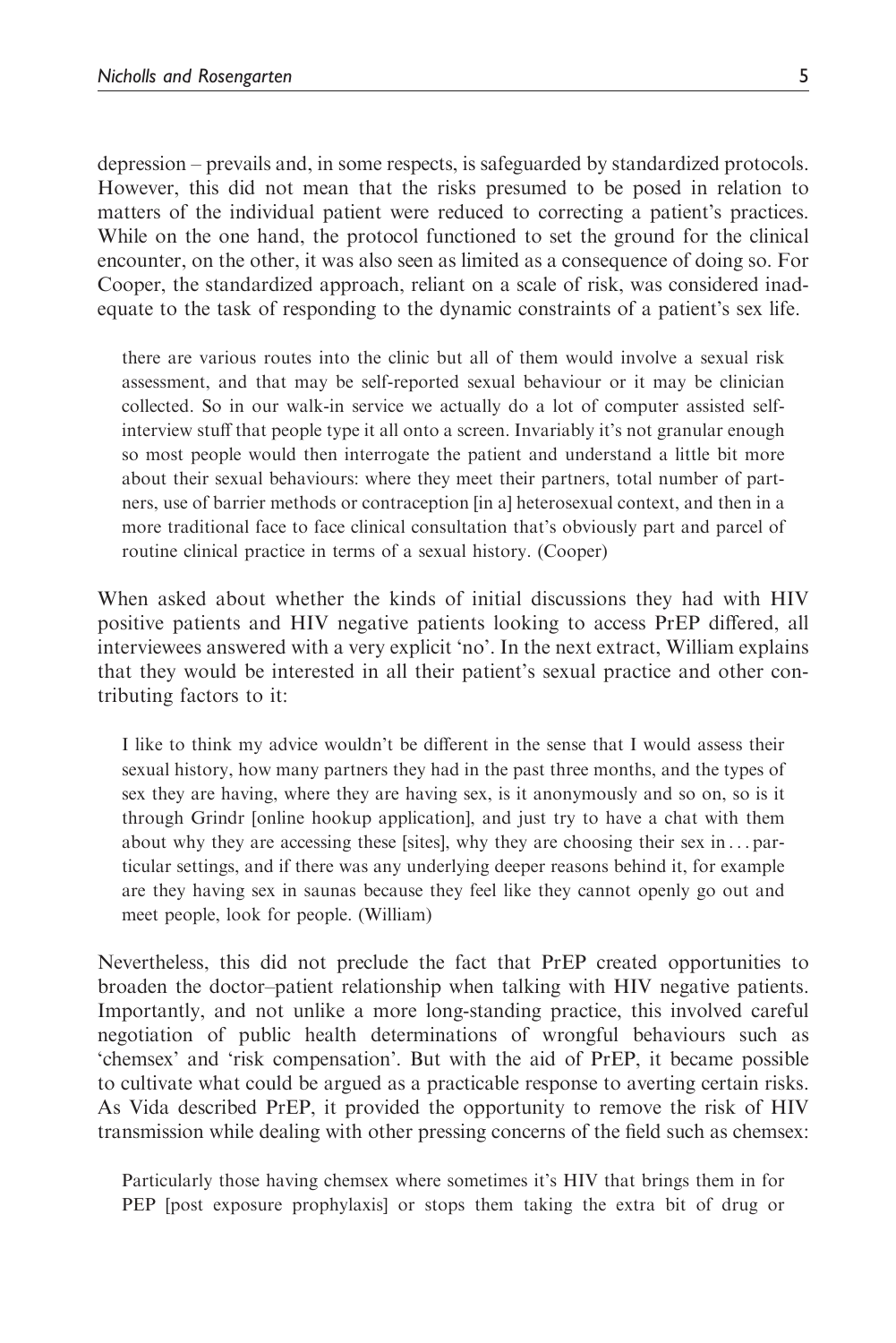whatever it is... and then for them I just say, 'Well listen, you just need to work out what you're doing about your chemsex issue whilst not getting HIV.' So we just take HIV out of the equation [by using PrEP] and deal with risk [associated with chemsex, which] is bad enough without HIV, as drug induced psychosis is pretty bad ... it can be permanent if you keep carrying on repeating, [you'll] need drugs, medication forever like [you would if you had] HIV. So, you've got to just think about it as a separate entity and you might as well get to go through your journey with all of that whilst not getting HIV. (Vida)

In some respects, Vida's statement can be viewed as complimentary to what Holt (2015) proposes of the trust by gay men and other MSM have shown in disclosing their sexual practices and the capacity for health practitioners to respond within the clinical encounter. The extract also suggests that at the 'coal face' of medicine, the distinction between biomedical objects and social behaviours can be reworked and in ways that are responsive to this trust. Unlike what has been said of a conception of PrEP as a distinct object with fixed capacities and, as has been argued of the manner by which diagnoses and technological interventions affect and are affected by users or prescribers (Mol, 2003, 2008; Race, 2012; Rosengarten, 2009), in practice the actual prescribing of PrEP reflected a less science-dominated mode of thinking. While it may be that health practitioners proceed according to a logic that presupposes sex and risk as well as drugs are distinct causal entities, their approach was more akin to seeing sexual encounters as contingent on a mix of 'practices, procedures, devices, circumstances, and occasions of cognition' (Race, 2012: 333).

Indeed, a more relational conception of what makes for a risk event can be deduced from how Vida suggests that a patient's sexual relations may differ with different partners and drugs. That is to say, although PrEP was embedded into a systematic mode of assessment constructed according to a standardized assessment of risk, in the day-to-day realities of patients' life styles, our practitioners were, to a degree, attuned to the need for a mode of thinking beyond that of a normative protocol. More particularly, for Vida, a presumed continuum of risks warranted a response attuned to the contingencies of sex in relation to drugs, alcohol, digital hookup technologies as well as what is often termed as related psychological well-being.

## Navigating concern for risk

Insofar as the prevailing concern with 'risk compensation' was familiar to our interviewees and in some of the discussions acquired explicit expression, there was the added concern that the decline in condom use may lead to the rise of other STIs. For both clinicians and other members of the HIV field, including those involved in policy development, the issue of STI transmission has a long history that pre-dates its emergence in debate on PrEP (Cairns et al., 2016). Nonetheless, while bearing this in mind, what was relevant to our interviewees was what they perceived as the current reality: some patients would not be using condoms irrespective of the risk of STIs. For this reason, PrEP remained an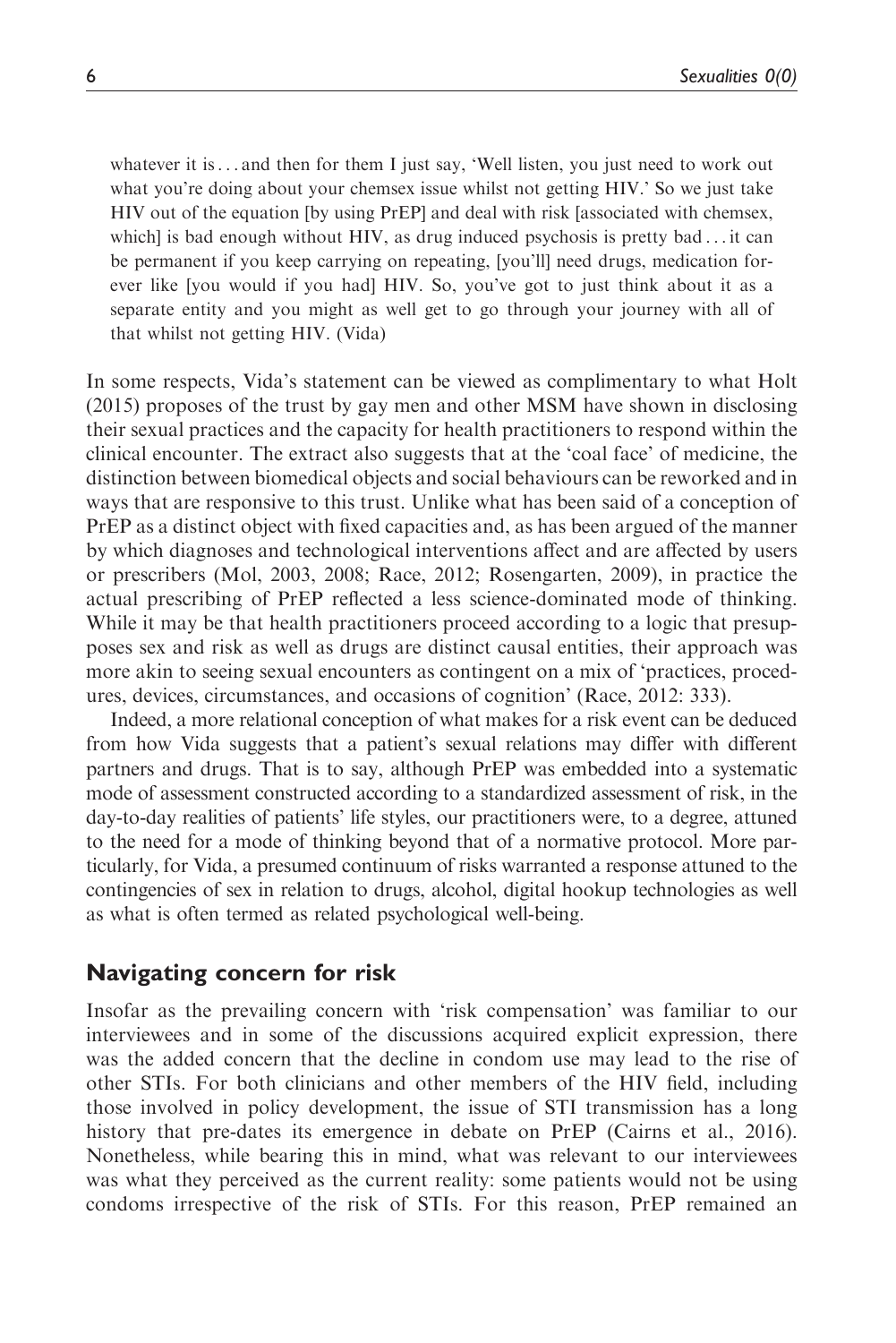important prevention technology. As William described this reality for some of his patients:

it's interesting when you see people who absolutely are in a way committed to a lifestyle without using condoms, they know they are at risk, they don't use condoms, perhaps there's an element of sexualised drug use, chemsex use on top of that, and then they hear about PrEP as something that all their friends, their mates are doing, and they think well that's a step I'm willing to take, I'm not willing to use condoms, but I'm willing to take a tablet a day to prevent HIV, and that's something that's acceptable to me. (William)

In sum, condomless sex was thought of as a practice that healthcare professionals may not necessarily be able to change, but which PrEP now enabled them to move on from and thus to engage more constructively with the constraints at hand. As such, PrEP was framed not as resolving the difficulties associated with attempting to navigate patients' condom use, but rather as offering an opportunity to assuage the potential harms of condom non-use. Framed in this way, PrEP enabled practitioners to depart from what some otherwise saw as a demand on them to moralize about the need for condoms despite what was felt to be the futility of doing so.

This approach did not ignore what has been said of the possibility of an increase in STIs, although we wish to stress that the prospect of such is unclear. Without entering into the complexities of the concern, our interviewees sought to contend with the issue in a manner that would achieve a practicable difference for patients. When asked about the risk of STIs, some of our interviewees situated themselves as in a field of controversy within which there are 'STI deniers':

So I think clinicians fall into, this is a bit arbitrary and possibly a bit facetious, but fall into two camps, the STI deniers and the STI accepters, and clearly we're going to see an increase in bacterial STIs and it's nonsense to say that we're not. (Cooper)

But there are people out there who are STI denialists in the PrEP camp and it's just ridiculous, you get them saying that, but they are saying that because they don't want any barriers to exist to PrEP adoption. But saying that for me doesn't mean it's a barrier to PrEP adoption, I think we should have both and just deal with the STIs more effectively. (Campbell)

While accepting that STIs may increase, William posed the possibility that PrEP could contribute to a *reduction* in STIs where regular STI testing formed part of the PrEP package. Although some interviewees suggested that the regular monitoring for the purposes of the trial may be less frequent in a wider rollout of PrEP, in the context of the trial,

the aim is not just to give PrEP on its own but also to give them the gold standard advice and to say come back in for your three-monthly screenings, it's the regular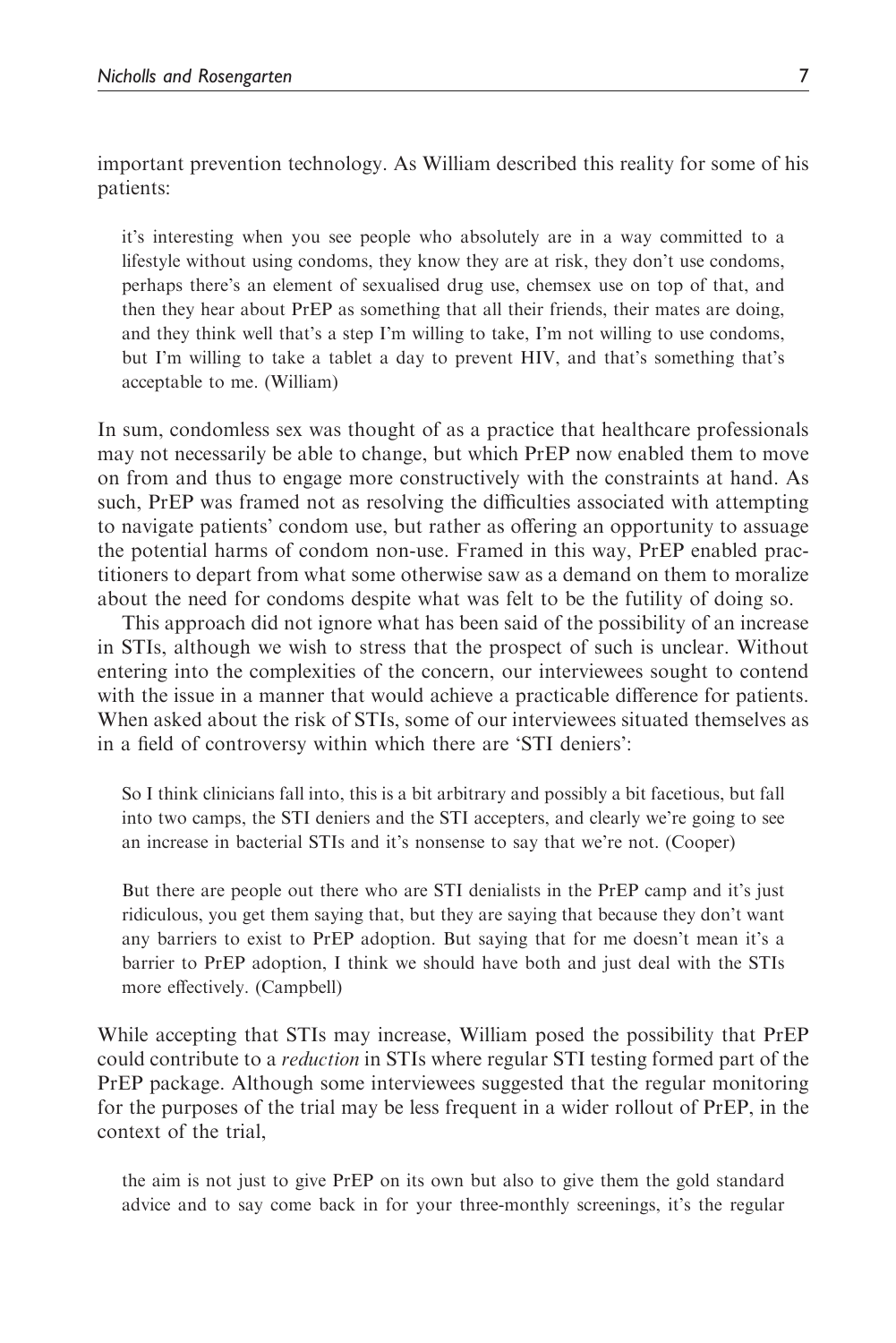testings and picking up of early [STIs] before they get transmitted, that will decrease the rates of sexually transmitted infections overall. (William)

Further, although PrEP is often referred to as a standalone object and, as mentioned earlier, presumed to have causal properties irrespective of contingencies affecting what might come of it, all our interviewees spoke of PrEP in relation to what they understood to be a realistic response to a patients' needs and did so by framing PrEP and STIs in the context of broader historical patterns that have been generated by existing studies. As Ghislaine described,

Of course, what HIV had done was to make STIs go away, so we had very little syphilis and gonorrhea in that period of late 80s and early 90s. And then with the effective treatment of HIV and the arrival of all the dating apps and chems[ex] in the early part of this century things took off again but if you look at the history of STIs over the course of, well [it's been] 101 years now [that] we've been monitoring gonorrhea in this country, you see how it goes up and down with time, see how it goes up in the 60s and 70s, it comes down with HIV and [that's] just the natural fluctuations in STIs. (Ghislaine)

In sum, although an increase in STIs was considered a possibility, there was an acknowledgement of the ways in which technologies – PrEP, STI testing, chemsex, dating apps – participate in patterns of changing sexual practice. In order to think this, all but one of our interviewees drew on the history of the contraceptive pill, either in terms of its introduction or the ways by which women have utilized the pill to navigate sexual practice and the risk of pregnancy. Campbell described this in terms of the fear that some patients express that PrEP will lead them to dispense with condoms altogether:

you meet women who won't go on the pill because they are worried that it will stop them from being sensible about using condoms, and then they come in for emergency contraception, because they run out of condoms or they are not sensible about condoms because passion is passion. So the reality is we need to get past that conversation, it's not 'either/or' it's 'and'. So, we say to the woman 'go on the pill because it's nice to have belt and braces and if the condom breaks you don't have to come rushing in for emergency contraception', or maybe not the pill, maybe something long acting and reversible like the IUD or the IUS or the implant. But for me it's the same conversation with sexually active gay men, it's let's talk about prevention, let's talk about making sure that it doesn't commit you to have lots of unprotected sex, it just protects you should you need it. (Campbell)

This statement from Campbell is suggestive of an attempt to respond not only to risk, but also to what patients might think of as the potential outcomes of PrEP use for themselves, their own concerns for 'risk compensation'. In attempting to account for complexity, Campbell echoes what can be argued as a neoliberal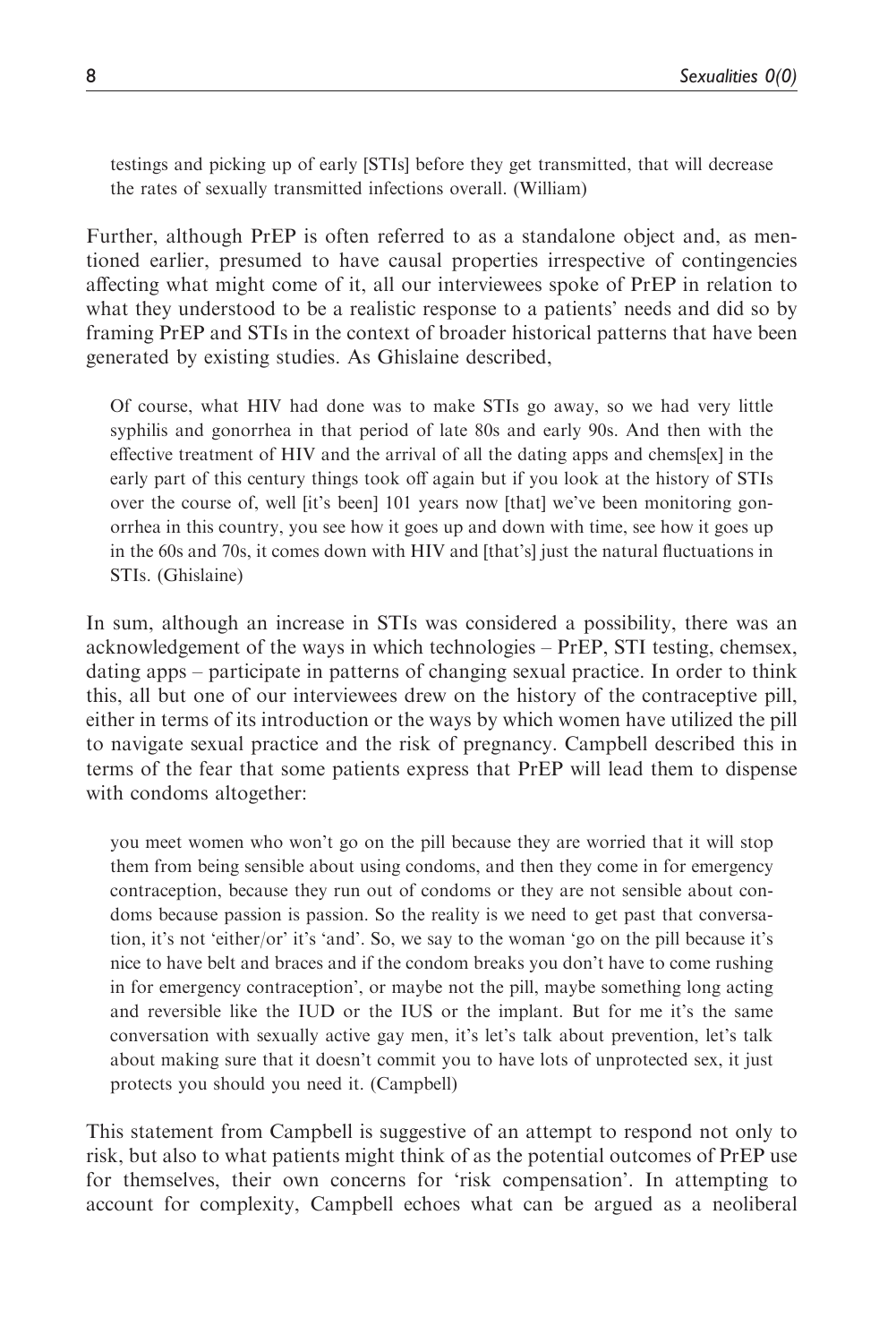framing that is tinged with a putative moralism – condom non-use is a failure to be 'sensible' – but, at the same time, recasting it more practicably. Indeed, it was interesting to us that in the space of the clinic it was necessary to move beyond a neoliberal evaluation and do so by reference to 'passion'.

Again by making reference to the contraceptive pill, Vida spoke of the potential consequences of 'risk compensation' as being much more complex than a simple cause and effect and demanding a pragmatic approach for a wanted difference:

If we look at what happened to the oral contraceptive pill of the 60s gonorrhoea went up, so I think we will see a bit of that, and I think that's fine, just test and treat more. But then we are now in an era where we can diagnose quicker, treat quicker, and therefore less people get infected. So we may not see the big surge that we saw in the 60s with the oral contraceptive pill introduction because we have got new technologies, better technologies, hopefully better access to testing, even though treatment facilities are shrinking. So I think we shouldn't be ashamed or be backward in coming forward with risk compensation, of course people are going to have a bit more unprotected sex, of course there's going to be a few more STIs, but the question is, is that price worth paying? And I think probably it is, because of the benefits. (Vida)

Although Vida echoes William's earlier suggestion that STI testing may come to limit the potential increase in STI transmission, the acceptance of the possibility, or even likelihood, of an increase in STIs in the context of an ostensibly positive outlook on PrEP may be surprising. However, what resonated throughout the interviews was an often explicit consensus that the answer to the question Vida posed, 'is that a price worth paying?' was 'yes'. As such, our interviewees were engaged not only in considering the various other elements of the HIV event, but also in deciding on which issues should be prioritized when accounting for the various outcomes and possibilities of PrEP.

Not only were they mindful of what was at stake in terms of transmission  $-$  of HIV or other STIs – the broader benefits of PrEP were also viewed as being considerably more far reaching than HIV prevention alone, as following the previous quotation, Vida went on to say,

You don't have a lifelong infection, people can deal with all their screwed up issues around sex and pleasure, anxiety and God knows what the ramifications are for that, it's very difficult to measure, somebody needs to do lots of qualitative interviews to work out what the gains are beyond HIV prevention. So I think to measure it purely as an HIV prevention tool is great but there are other potential benefits. (Vida)

We suggest that Vida's approach allows for a broad set of issues to be at play with the introduction of PrEP. Just as other interviewees chose to frame PrEP and notions of risk compensation according to an extended timeline – one that includes the introduction of other biomedical interventions – for Vida, PrEP has the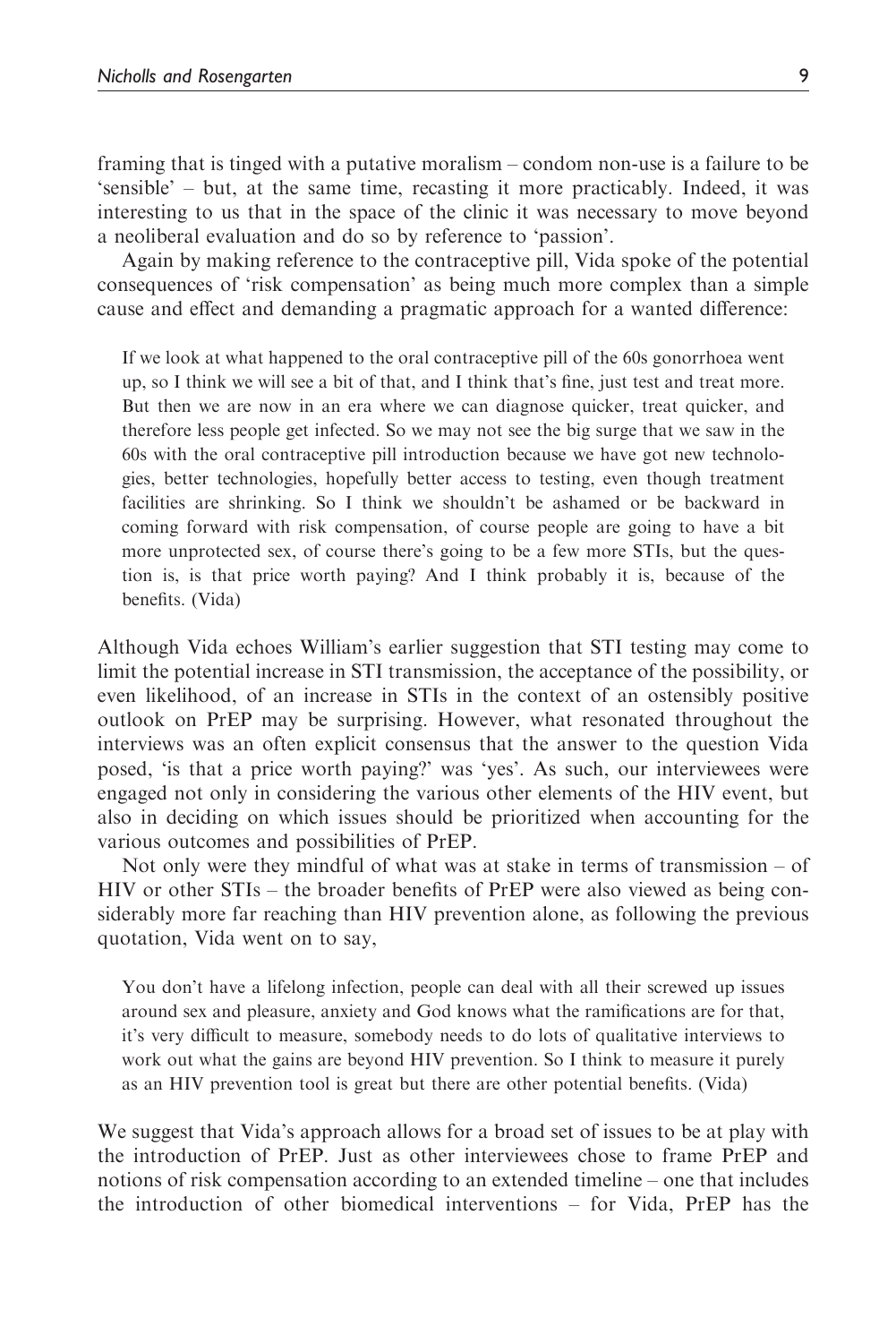potential for outcomes beyond HIV prevention (here, a healthier and happier approach to sex and sexuality). Indeed, it echoes findings from Newman et al.'s (2018) study on stakeholder perspectives on PrEP. Some participants acknowledged that even those who were not deemed to be at high risk of acquiring HIV could benefit from taking it, by way of it having the potential to alleviate anxiety around sex (see also Koester et al., 2017). Importantly, for our interviewees, specialized knowledge obtained from their patients in relation to PrEP afforded an opportunity to cultivate new modes of engaging with concerns around sex and sexuality.

## Conversations about sexual practice

As suggested earlier, PrEP was thought of by our interviewees as an opportunity to extend the medical arsenal with the aim of better catering to the wants of patients. But this was not confined to the use of drugs. Rather, considerable importance was placed on how it enabled a conversation to take place between a practitioner and patient that was more 'realist' about what was felt to matter by the patient. That is to say, our interviewees saw themselves as better able to elicit more frank and, thus, practical conversations about condom use. Again, echoing and partnering what Holt (2015) suggests and here, more particularly in relation to PrEP, the availability of a new prevention technology was seen to allow more insight into the ways and extent to which condoms were or were not used by patients:

I think PrEP gives a space for people to tell you what they're really doing with condoms, I think before that we were ... obviously the only thing we had to promote was condoms and it was apparent that people were not using them but that was all we had to promote, so that was actually demoralising for staff because they knew that they were banging on and giving people condoms without any motivation of the individual to use them consistently. (Ghislaine)

By displacing or complexifying the morality surrounding condom use already present within the field (Adam, 2005, 2006; Auerbach and Hoppe, 2015), PrEP was described as a gateway to a different style of clinical practice:

If I think about years ago trying to facilitate a conversation about sexual risk ...so it's all about someone admitting that something that they 'shouldn't do', they are doing. So, they know they should be using condoms, they know all of that but they still didn't use condoms. They know they shouldn't have been using drugs and alcohol around sex, and they should have had a clear mind when they were talking about sex but they didn't ...But then when PrEP came into the conversation it changed the conversation, because you could say 'actually just tell me, because there's things I can do to help', and ... you allow someone to give them more freedom to be honest I felt, and so I felt it really changed the conversations, and I found it quite empowering for people ... and so you would have those conversations and say 'look just tell me what happened at that party etc, how many times have you done this in the past week, past month etc,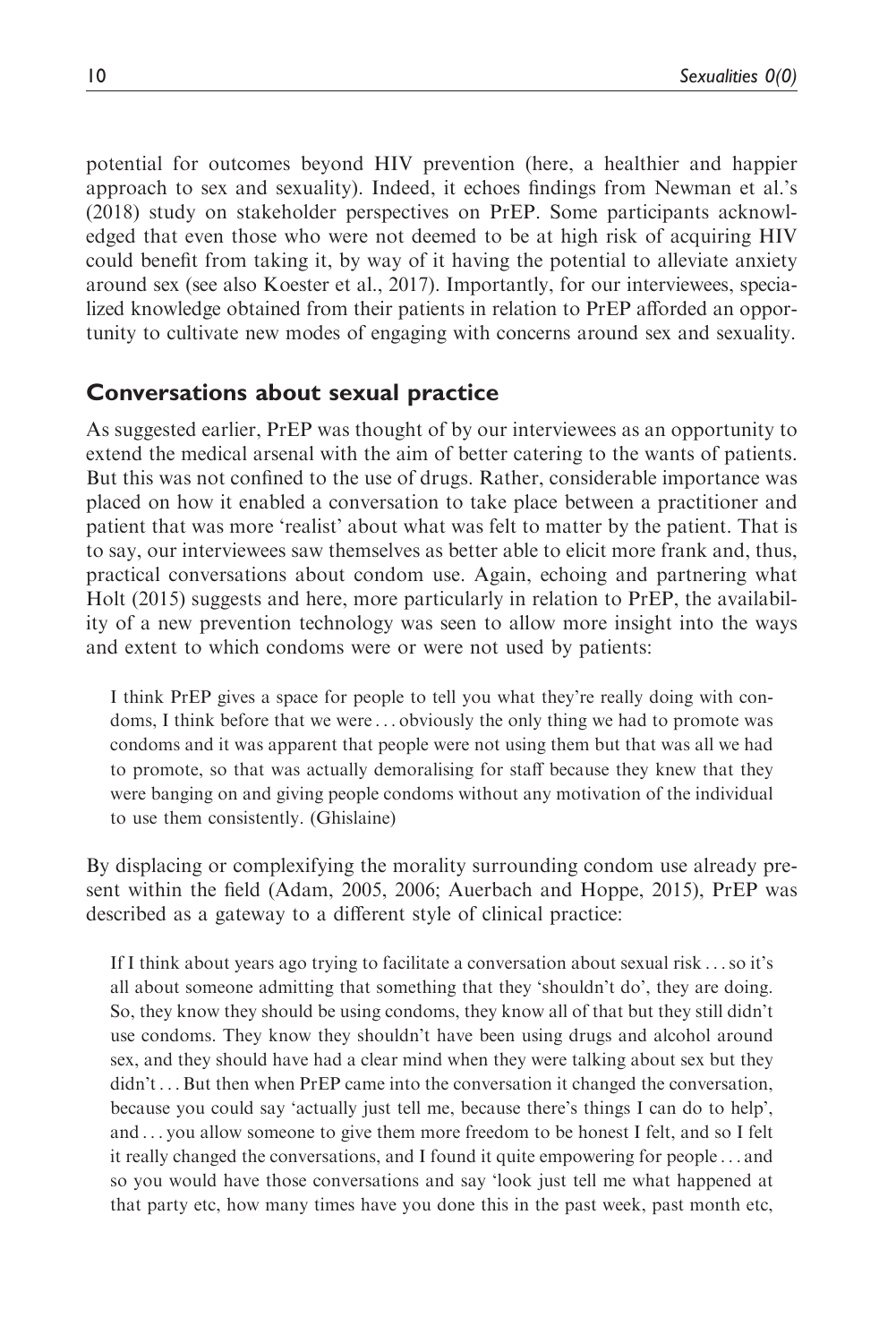do you know that actually there's a trial that's available, let's just see if you would be appropriate for it' and then go in that way. And then I found, and I think lots of my colleagues would say it as well, that people were more honest. (Alan)

While it may not remove morality from sex nor from a more pervasive neoliberal mode of responsibility individuals have for their health, the foregoing quotation suggests that PrEP introduces a difference to the clinical encounter. The difference is not some 'thing' for calculable assessment. Rather, it is what enables a move away from what is otherwise foreclosed by a reductive notion of responsibility imposed on clinicians as well as sexual subjects. For our interviewees it was not just a matter of PrEP assisting in the achievement of a more open discussion with patients. As Cooper phrased this, it also allowed health practitioners to, themselves, develop a more realistic understanding of the sexual lives and desires of their patients,

I am trying to say that talking about it shows that you have some insight into the sexual lifestyle of the person that you're talking to. I think talking about it also helps you, I guess, demonstrate that we understand that sex and sexuality and sexual risk or whatever is complex and it's nuanced in that PrEP may be one arm of it. I think possibly the whole condom argument has been a bit one note, and whilst condoms are the most effective intervention for all sorts of STIs, they have a reek of paternalism about them, and so does reducing a number of partners and all this kind of stuff, or sex on drugs or whatever, and I think talking about PrEP helps us sound a little bit more, I think pragmatic is the wrong word, but 'real world like'. (Cooper)

Insofar as the ability to demonstrate a nuanced, open and non-judgmental understanding of the sexual lives of patients is an important factor in HIV healthcare (cf. Palich et al., 2017), there is something of a resonance here with what Maria Puig de la Bellacasa (2017:4) has argued for as 'a politics of care' that, as she puts it, 'engages much more than a moral stance; it involves affective, ethical, and hands-on agencies of practical and material consequence'. Nevertheless, given our interviewees were at the front line of approaching health as a static condition, presumed to be preserved against a pathological viral or bacterial agent (Canguilhem, 1989) or, indeed, a potentially destructive 'chemsex' drug (McCall et al., 2015), much of what we have included here suggests that PrEP not only warrants a reconfiguring of the prevailing conceptions of risk but, more particularly, how it aligns with what can be made possible for the cultures it is intended to serve.

## Conclusion

In this article, we have sought to turn attention to the manner by which health practitioners can be shown to engage with what is reflected in current debates on PrEP in relation to risk of HIV transmission, other STIs and, also, recreational drugs. By extending and entangling PrEP within the various concerns of the clinic, our interviewees suggest that PrEP has the possibility of cultivating a mode of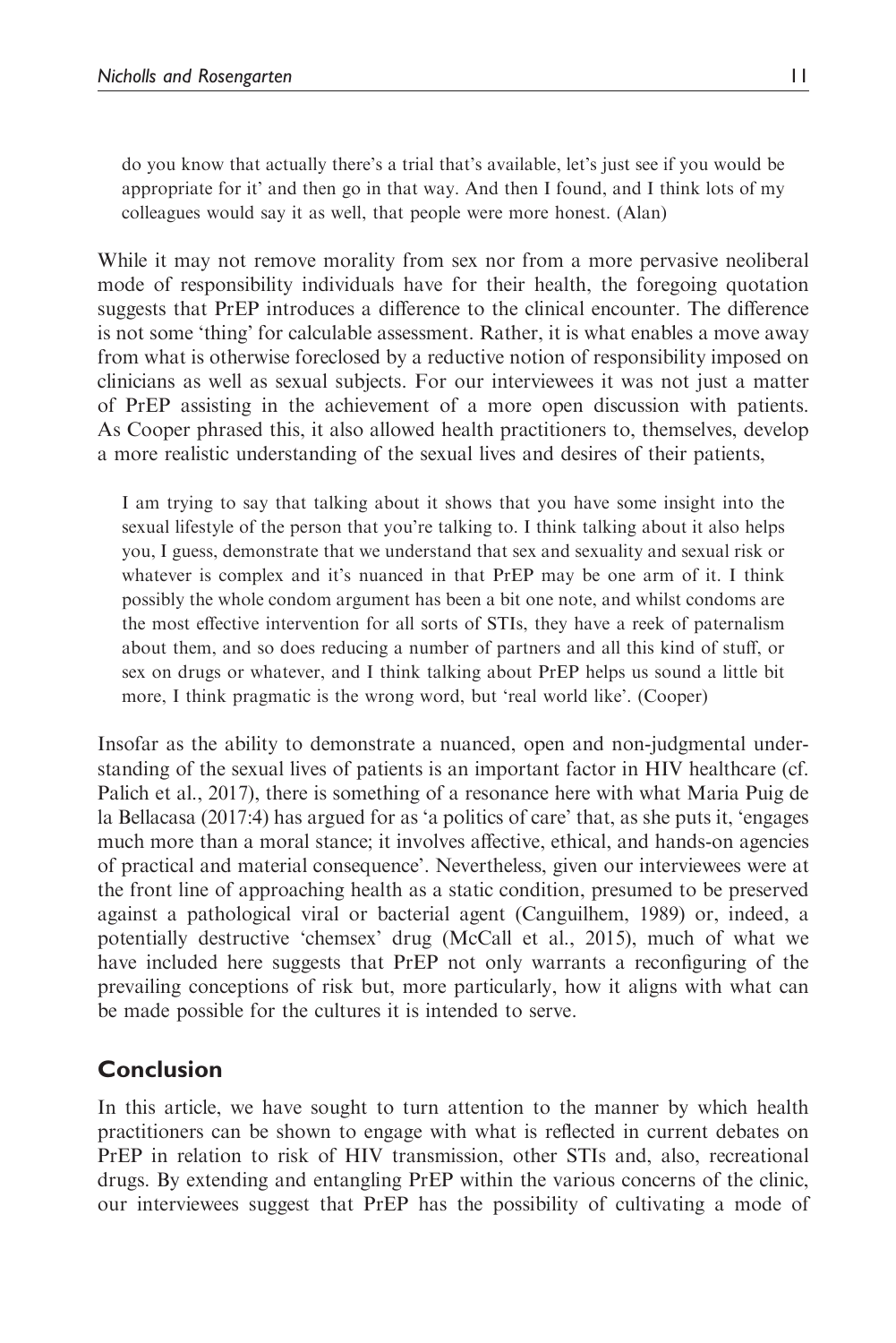medical practice that is not only different to a prevailing neoliberalism about what might constitute health but, rather, is appreciative of the actualities that may come to constitute a situation of HIV infection. That is to say, rather than make those engaged in sex responsible for a host of potential consequences including but not exclusive to HIV infection, it is evident from our material that there exists within the medicalized approach opportunities to become more responsive to the situated needs of patients and that PrEP can be an enabling factor for doing so.

No doubt, the terrain we have described in this article, based as it is on a small and highly selective focus on specialist sexual health and HIV medicine, will continue to shift. As PrEP becomes a more commonplace feature of sexual cultures negotiating HIV risk, its possibilities may well change in connection with other familiar factors but also with newcomers such as new drugs, new infections, new styles of sex and drug use. Indeed, it may need to go beyond and may well, in itself, have a bearing on public health framings of risk that are, as suggested by notions of 'risk compensation' and 'risk disinhibition' overly attached to moral notions of a self-willed, autonomous but deficient individual.

As we stressed at the outset of this article, the findings of our study are not presented here as if representative of the views of other sexual health or HIV practitioners. Nonetheless, we suggest that they may have relevance for cultivating prevention possibilities beyond debates that fix on PrEP as no more than an object whose worth can be weighed against risk including but not only that of HIV. Indeed, if as our interviewees have suggested to us, the moralizing dimensions of debates now circulating in relation to what PrEP may do against prevention are not those that necessarily need feature in the prescribing or the everyday take up of PrEP, there is considerable scope for thinking with encounters in the space of the clinic. To be sure, there will always be more to be learnt about the dynamics of sex and medicine for not only what PrEP can do, but for what medical practice can become.

#### Acknowledgements

We would like to thank our interviewees for generously agreeing to share their experiences, the special section editor Sharif Mowlabocus for bringing about this collection and our reviewers for their thoughtful comments on an earlier draft of this article.

#### Funding

This project has received funding from the European Union's Horizon 2020 research and innovation programme under grant agreement numbers: Uses of the Past – 649307.

#### ORCID iD

Emily Jay Nicholls **D** https://orcid.org/0000-0003-2061-8361

#### **Notes**

1. While beyond the scope of this article, in conversation with colleagues – and supported by a small number of studies (Holmes et al., 2004; Warner and Stone, 2007) – questions have also been raised regarding the protective capacities of condoms for certain STIs.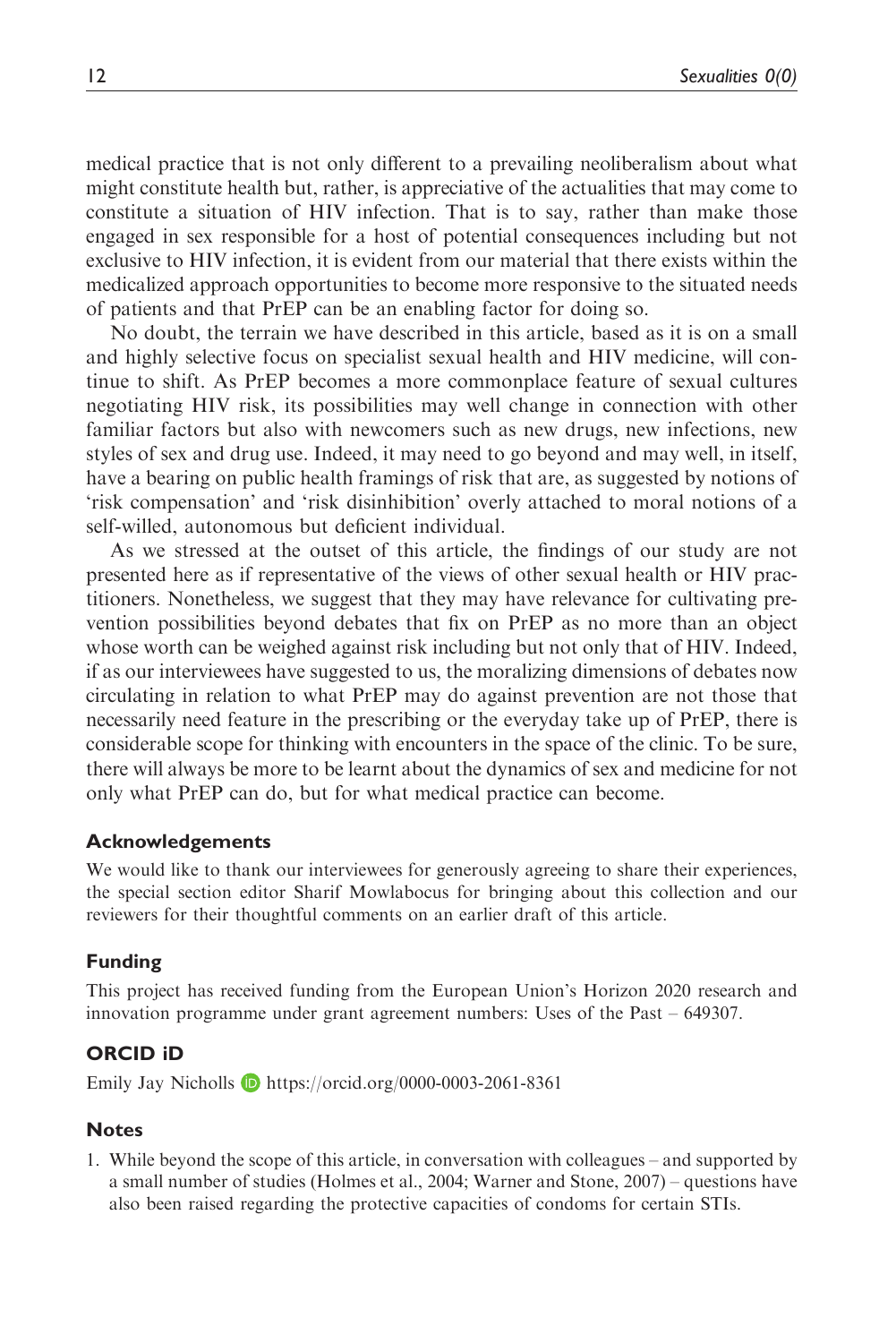- 2. Our research was conducted within a Humanities in the European Research Area (HERA) funded study 'Disentangling European HIV/AIDS Policies: Activism, Citizenship and Health' (EUROPACH), designed to consider the ways in which histories of HIV are mobilized in current policy and activism.
- 3. Usually crystal methamphetamine, mephedrone, GHB (gamma-hydroxybutyrate) or GBL (gamma-butyrolactone), sometimes used in combination with Viagra.
- 4. Although it should be noted that the picture is likely to be more complex than much of the discussion on chemsex suggests (Race, 2018).
- 5. Interviews were conducted by the first author in April and May of 2018.
- 6. A distinction is not made between the doctors and the sexual health adviser as we found no meaningful qualitative difference between their perspectives. Additionally, although social research often employs the use of racial and ethnic identifiers, it was not considered appropriate to this project. There was no indication that personal details of the professionals interviewed, including their own sexual orientation or gender, was present in the discussions of their professional practice.
- 7. The PrEP IMPACT Trial is a three-year implementation trial designed to assess the need, uptake and duration of use of PrEP and will be used to determine future commissioning. Trial sites are sexual health clinics across the country and 10,000 places on the trial were made available initially, with places being increased to 13,000 in June 2018 and suggestions that this number may be doubled.
- 8. PrEP is available for free on the NHS in Scotland for all who meet the eligibility criteria. It is available in Wales through participation in the uncapped PrEPARED Trial; and available in Northern Ireland through a (currently uncapped) pilot.

#### References

- Adam BD (2005) Constructing the neoliberal sexual actor: Responsibility and care of the self in the discourse of barebackers. Culture, Health & Sexuality 7(4): 333–346.
- Adam BD (2006) Infectious behaviour: Imputing subjectivity to HIV transmission. Social Theory & Health 4(2): 168–179.
- Arnold EA, Hazelton P, Lane T, et al. (2012) A qualitative study of provider thoughts on implementing pre-exposure prophylaxis (PrEP) in clinical settings to prevent HIV infection. PLOS ONE 7(7): 1–8.
- Auerbach JD and Hoppe TA (2015) Beyond 'getting drugs into bodies': social science perspectives on pre-exposure prophylaxis for HIV. Journal of the International AIDS Society 18(4 Suppl. 3): 1–5.
- Blumenthal J and Haubrich R (2014) Risk compensation in PrEP: An old debate emerges yet again. The Virtual Mentor 16(11): 909–915.
- Bourne A, Reid D, Hickson F, et al. (2015) 'Chemsex' and harm reduction need among gay men in South London. *International Journal of Drug Policy* 26(12): 1171–1176.
- Cairns G, Race K and Goicochea P (2016) PrEP: controversy, agency and ownership. Journal of the International AIDS Society 19(6): 1–3.
- Canguilhem G (1989) The Normal and the Pathological. Brooklyn, NY: Zone Books.
- Cassell MM, Halperin DT, Shelton JD, et al. (2006) Risk compensation: The Achilles' heel of innovations in HIV prevention? *BMJ: British Medical Journal* 332(7541): 605–607.
- Frankis J, Young I, Flowers P, et al. (2016) Who will use pre-exposure prophylaxis (PrEP) and why? Understanding PrEP awareness and acceptability amongst men who have sex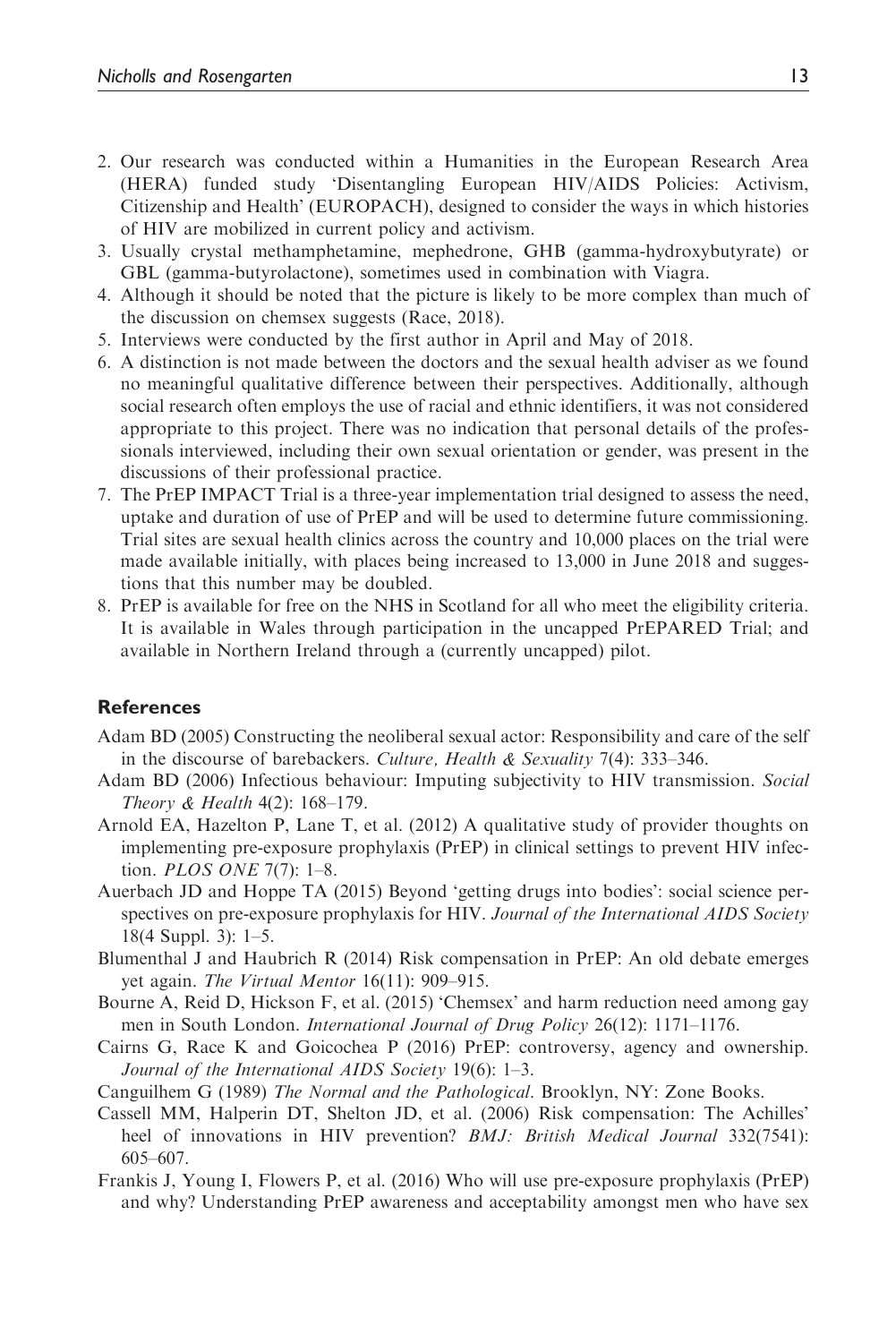with men in the UK – a mixed methods study. PLOS ONE 11(4):  $e0151385$ . DOI: 10.1371/journal.pone.0151385.

- Gilbart VL, Simms I, Gobin M, et al. (2013) High-risk drug practices in men who have sex with men [Correspondence]. The Lancet 381(9875): 1358–1359.
- Grant RM, Anderson PL, McMahan V, et al. (2014) Uptake of pre-exposure prophylaxis, sexual practices, and HIV incidence in men and transgender women who have sex with men: A cohort study. The Lancet Infectious Diseases 14(9): 820–829.
- Greco M (2017) Pragmatics of explanation: Creative accountability in the care of 'medically unexplained symptoms'. The Sociological Review 65(suppl 2): 110–129. DOI: 10.1177/ 0081176917710425.
- Holmes K, Levine R and Weaver M (2004) Effectiveness of condoms in preventing sexually transmitted infections. Bulletin of WHO 82(6): 454–461.
- Holt M (2015) Configuring the users of new HIV-prevention technologies: the case of HIV pre-exposure prophylaxis. Culture, Health & Sexuality 17(4): 428–439.
- Holt M and Murphy DA (2017) Individual versus community-level risk compensation following preexposure prophylaxis of HIV. American Journal of Public Health 107(10): 1568–1571.
- Kippax S and Race K (2003) Sustaining safe practice: Twenty years on. Social Science and Medicine 57(1): 1–12.
- Koester K, Amico RK, Gilmore H, et al. (2017) Risk, safety and sex among male PrEP users: Time for a new understanding. Culture, Health & Sexuality 19(12): 1301–1313. DOI: 10.1080/13691058.2017.1310927.
- Maskovsky J (2005) Do people fail drugs, or do drugs fail people? The discourse of adherence. Transforming Anthropology 13(2): 136–142.
- McCall H, Adams N, Mason D, et al. (2015) What is chemsex and why does it matter? BMJ 351(8032): 1–2. DOI: [https://doi.org/10.1136/bmj.h5790.](https://doi.org/10.1136/bmj.h5790)
- Michael M (2004) On making data social: Heterogeneity in sociological practice. *Qualitative* Research 4(1): 5–23.
- Michael M and Rosengarten M (2013) Innovation and Biomedicine: Ethics, Evidence and Expectation in HIV. Basingstoke: Palgrave Macmillan.
- Mol A (2003) The Body Multiple: Ontology in Medical Practice. Durham, NC: Duke University Press.
- Mol A (2008) The Logic of Care: Health and the Problem of Patient Choice (1st edn). London: Routledge.
- Newman C, Hughes S, Persson A, et al. (2018) Promoting 'equitable access' to PrEP in Australia: Taking account of stakeholder perspectives. AIDS and Behavior 23(7): 1846–1857. DOI:<https://doi.org/10.1007/s10461-018-2311-2>.
- Ostrow DE, Fox KJ, Chmiel JS, et al. (2002) Attitudes towards highly active antiretroviral therapy are associated with sexual risk taking among HIV-infected and uninfected homosexual men. AIDS 16(5): 775–780.
- Palich R, Martin-Blondel G, Cuzin L, et al. (2017) Experiences of HIV postexposure prophylaxis (PEP) among highly exposed men who have sex with men (MSM). Sexually Transmitted Infections 93: 493–498.
- Parsons JT, Schrimshaw EW, Wolitski RJ, et al. (2005) Sexual harm reduction practices of HIV-seropositive gay and bisexual men: Serosorting, strategic positioning,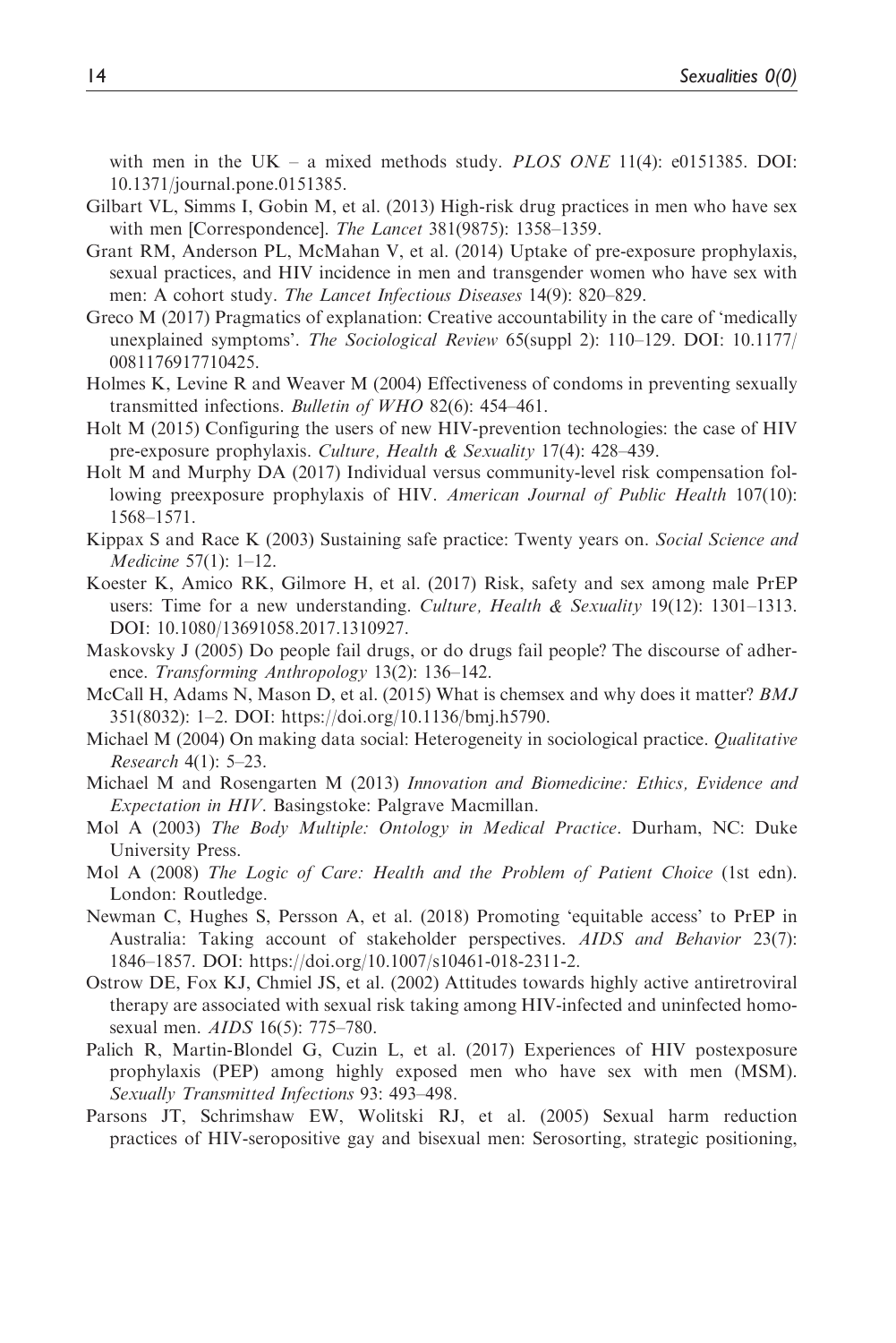and withdrawal before ejaculation. AIDS 19: S1–S11. DOI: 10.1097/01.aids.0000167 348.15750.9a.

- Puig de la Bellacasa M (2017) Matters of Care: Speculative Ethics in More Than Human Worlds. Minneapolis: University of Minnesota Press.
- Race K (2012) Framing responsibility: HIV, biomedical prevention, and the performativity of the law. Journal of Bioethical Inquiry 9(3): 327–338.
- Race K (2015) Reluctant objects: Sexual pleasure as a problem for HIV biomedical prevention. GLQ: A Journal of Lesbian and Gay Studies 22(1): 1–31.
- Race K (2018) The Gay Science: Intimate Experiments with the Problem of HIV. Abingdon and New York: Routledge.
- Rosengarten M (2009) HIV Interventions: Biomedicine and the Traffic Between Information and Flesh. Seattle: University of Washington Press.
- Stolte IG, Dukers NH, Geskus RB, et al. (2004) Homosexual men change to risky sex when perceiving less threat of HIV/AIDS since availability of highly active antiretroviral therapy: A longitudinal study. AIDS 18(2): 303–309.
- Thomann M (2018) 'On December 1, 2015, sex changes. Forever': Pre-exposure prophylaxis and the pharmaceuticalisation of the neoliberal sexual subject. Global Public Health 13(8): 997–1006. DOI: 10.1080/17441692.2018.1427275.
- Underhill K (2013) Risk-taking and rulemaking: Addressing risk compensation behavior through FDA regulation of prescription drugs. Yale Journal on Regulation 30(2): 377–437.
- Warner L and Stone KM (2007) Male condoms. In: Aral SO and Douglas JM (eds) Behavioural Interventions for Prevention and Control of Sexually Transmitted Diseases. Boston, MA: Springer, pp. 232–247.
- Watney S (1990) Safer sex as community practice. In: Aggleton P, Davies P and Hart G (eds) AIDS: Individual, Cultural and Policy Dimensions. London: Falmer Press, pp. 19–34.
- Witzel TC, Nutland W and Bourne A (2018) What qualities in a potential HIV pre-exposure prophylaxis service are valued by black men who have sex with men in London? A qualitative acceptability study. International journal of STD & AIDS: 956462418755224. DOI: 10.1177/0956462418755224.
- Young I, Flowers P and McDaid LM (2014) Barriers to uptake and use of pre-exposure prophylaxis (PrEP) among communities most affected by HIV in the UK: Findings from a qualitative study in Scotland. BMJ Open 4(11): e005717. DOI: 10.1136/bmjopen-2014- 005717.

Emily Jay Nicholls is a Postdoctoral Researcher on 'Disentangling European HIV/ AIDS Policies: Activism, Citizenship and Health' (EUROPACH). Her doctoral research in Visual Sociology followed on the construction of an archive of the UK HIV/AIDS epidemic and considered the different forms of expertise employed in its making. Her work now focuses on the historical dimensions, as well as current challenges, of HIV in the UK context.

Marsha Rosengarten is Professor in Sociology and Co-Director of the Centre for Invention and Social Process, Department of Sociology, Goldsmiths, University of